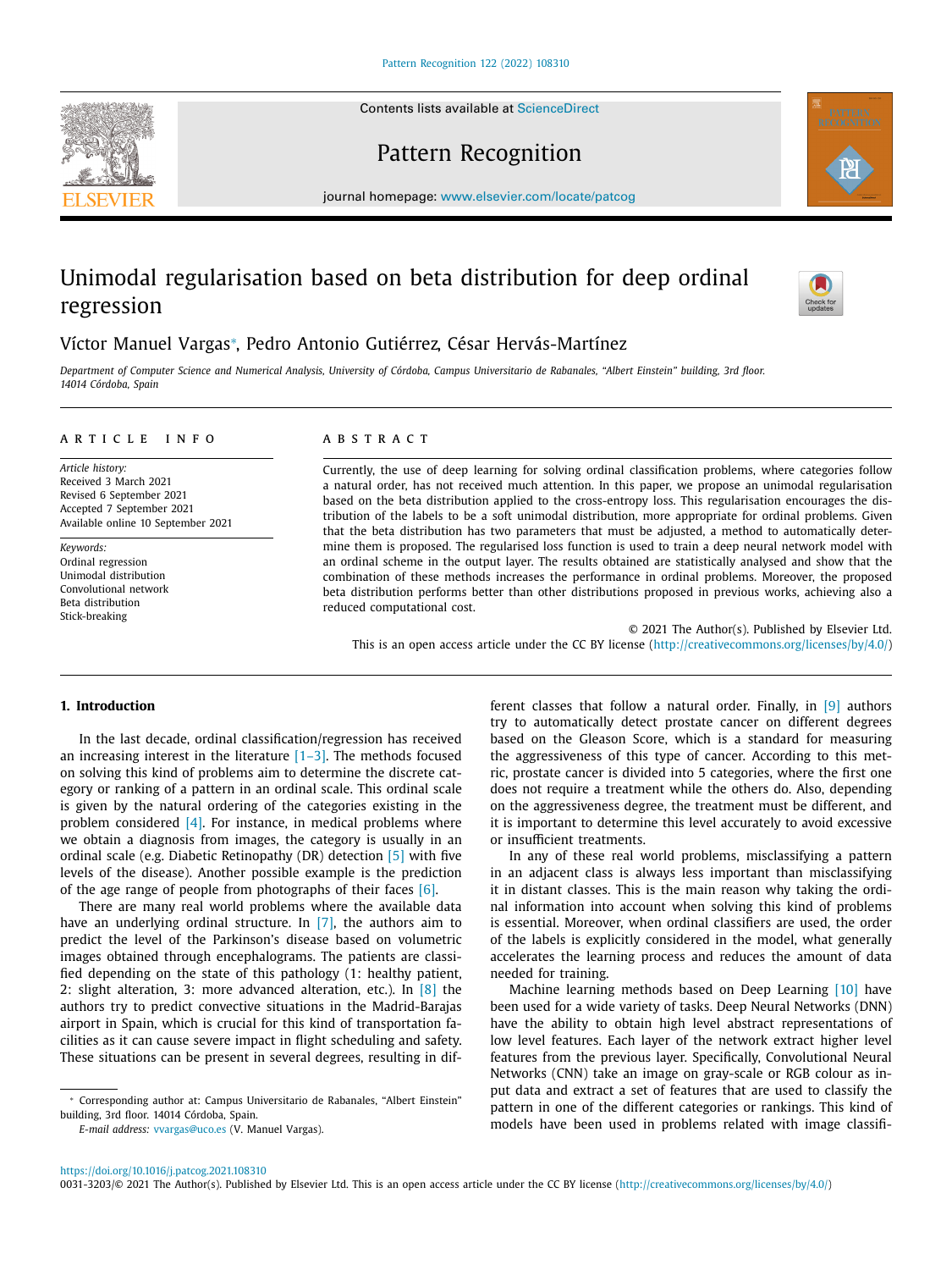<span id="page-1-0"></span>cation [\[11\],](#page-8-0) speech recognition [\[12\],](#page-9-0) control problems [\[13\],](#page-9-0) object detection [\[14\],](#page-9-0) privacy and security protection [\[15\],](#page-9-0) recovery of hu-man pose [\[16\],](#page-9-0) semantic segmentation [\[17\],](#page-9-0) image retrieval [\[18,19\],](#page-9-0) visual recognition [\[20\],](#page-9-0) etc.

However, the resolution of ordinal problems with deep learning models has not received much attention. The most common approach to solve ordinal data problems is to treat them as multiclass problems and optimise the model using the standard cross-entropy (CE) loss [\[21\].](#page-9-0) This approach has a major drawback: it does not takes into account the order between categories. Some previous works [\[22,23\]](#page-9-0) have explored different loss functions to address this problem. Another common approach is to convert the ordinal regression problem to a standard regression one [\[24\].](#page-9-0) This approach keeps the order between rankings but assumes that the discrete categories are continuous and equispaced.

Another problem when working with ordinal data is found in the way the labels are encoded. Usually, the one-hot encoding is used, which represents the label as binary vector where the *j* element is 1 when the true class is *j*. However, the way this encoding represents the labels incurs in the same penalty for all misclassification errors, without taking into account the distance to the true label. A better approach for ordinal regression problems is to use a smooth label representation, in such a way that classes which are close to the real label produce a smaller error than classes that are far. This method, known as label smoothing or unimodal regularisation for the loss function, has been used in previous works and different distribution functions have been used to model the shape of these smooth labels (poisson, binomial [\[25\]](#page-9-0) or exponential [\[26\]\)](#page-9-0).

In this work, we propose to use beta distributions for the label smoothing method together with an approach to automatically determine the parameters of these distributions. To evaluate the performance of the proposed method, we use the unimodal regularised loss to train a CNN model with three separate images datasets. The unimodal regularisation is combined with the recently proposed stick-breaking scheme for the output layer [\[27\]](#page-9-0) but also tested with the standard softmax function. As shown in the following sections, combining these two elements results in improved performance for ordinal problems with respect to previously published alternatives.

The rest of this paper is organised as follows: previous related works, including the stick-breaking and the loss regularisation, are described in Section 2; in [Section](#page-2-0) 3, the new cross-entropy loss regularisation with the beta distribution is explained; in [Section](#page-4-0) 4, the design of the experiments and the datasets used are described; in [Section](#page-6-0) 5, the results of the experiments are shown and compared with previous works; and, finally, in [Section](#page-7-0) 6, the conclusions of this work are presented.

## **2. Related works**

## *2.1. Stick-breaking*

The stick-breaking approach considers the problem of breaking a stick of length 1 into *J* segments. This methodology is related to non-parametric Bayesian methods and can be considered a sub-set of the random allocation processes [\[28\].](#page-9-0) Also, this method has been applied as a generalisation of the continuation ratio models [\[29\].](#page-9-0)

In Latent Gaussian Models (LGMs), the latent variables follow a Gaussian distribution where the probability of each categorical variable is parametrised in terms of a linear projection  $\eta_1, \ldots, \eta_l$  [\[30\],](#page-9-0) where *J* is the number of classes of the problem. The probability of the first category is modelled as  $\sigma(\eta_1)$  where  $\sigma(x) = 1/(1 + e^{-x})$ . This represents the first piece of the stick. The length of the remainder of the stick is  $(1 - \sigma(\eta_1))$ . The probability of the second category is a fraction  $\sigma(\eta_2)$  of the remainder of the stick. Following this process, we can define the probability of each of the *J* categories. The probabilities (stick lengths) are all positive and sum to one; they thus define a valid probability distribution. A different function for  $\sigma(x)$  can be used (such as the probit function). However, the logit allows us to use efficient variational bounds. The stick-breaking parametrisation can be written compactly as:

$$
p(y = C_j | \eta_q) = \prod_{i=1}^{j-1} (1 - \sigma(\eta_i)) \sigma(\eta_j), j = 1, ..., J.
$$
 (1)

Recently, a stick-breaking approach was presented in  $[27]$  as an alternative to the standard softmax for ordinal classification problems where the output distribution should be unimodal. The authors define a stick of unit length and sequentially break off parts of the stick. The length of the generated stick fragments can represent the discrete probabilities for each class.

In the first stick-breaking, two parts with the length of  $\sigma(\eta_1)$ and  $1 - \sigma(\eta_1)$  are created. These fragments represent the probability of the first class:

$$
p(y_i = C_1) = \sigma(\eta_1) = \sigma(f_1(x)) = \frac{1}{1 + e^{-f_1(x)}},
$$
\n(2)

and the probability of the remaining classes in the ordinal scale  $(y_i > C_1)$ :

$$
p(y_i > C_1) = 1 - \sigma(\eta_1) = 1 - \sigma(f_1(x)) =
$$
  
= 1 - 
$$
\frac{1}{1 + e^{-f_1(x)}} = \frac{1}{1 + e^{f_1(x)}}.
$$
 (3)

Then, the remaining part  $1 - \sigma(\eta_1)$  is broken, obtaining two parts of length  $\sigma(\eta_2)(1 - \sigma(\eta_1))$  and  $(1 - \sigma(\eta_2))(1 - \sigma(\eta_1)).$ 

This breaking process can be mathematically written as:

$$
p(y = C_1|\eta_1) = l_1 = \sigma(\eta_1),\tag{4}
$$

$$
p(y = C_j | \{\eta_k\}_{k=1}^j) = l_j =
$$
  
=  $\sigma(\eta_j) \prod_{i=1}^{j-1} (1 - \sigma(\eta_i)), \quad j = 2, ..., J - 1,$  (5)

$$
p(y = C_j | \{\eta_k\}_{k=1}^{J-1}) = l_j = \prod_{\substack{i=1 \ j-1}}^{J-1} (1 - \sigma(\eta_i)) = \prod_{\substack{i=1 \ j-1}}^{J-1} \frac{1}{1 + e^{f_i(x)}},
$$
\n(6)

where the length of each bit can be used to formulate the probability of each class.

The stick-breaking process is used for training deep ordinal neural networks [\[27\].](#page-9-0) To do this, the authors set *J* − 1 output neurons for a problem with *J* ranks or ordinal categories.  $f_i(x)$  is a scalar denoting the *i*th output of the neural network and replaces the linear projections  $(\eta_i)$  of the LGMs. The conventional crossentropy loss, CE, can be used to train the model.

It can be derived that each output associated with  $f_i(x)$  is actually the ratio:

$$
\frac{p(y = C_i | x)}{p(y \ge C_i | x)} = \frac{p(y = C_i | x)}{p(y = C_i | x) + p(y > C_i | x)} =
$$
\n
$$
= \frac{\frac{e^{f_i(x)}}{1 + e^{f_i(x)}} \prod_{i=1}^{i-1} \frac{1}{1 + e^{f_i(x)}}}{\frac{e^{f_i(x)}}{1 + e^{f_i(x)}} \prod_{i=1}^{i-1} \frac{1}{1 + e^{f_i(x)}} + \prod_{i=1}^{i} \frac{1}{1 + e^{f_i(x)}}} = \frac{(7)}{1 + e^{f_i(x)}} = \frac{1}{1 + e^{-f_i(x)}} = \sigma(f_i(x)).
$$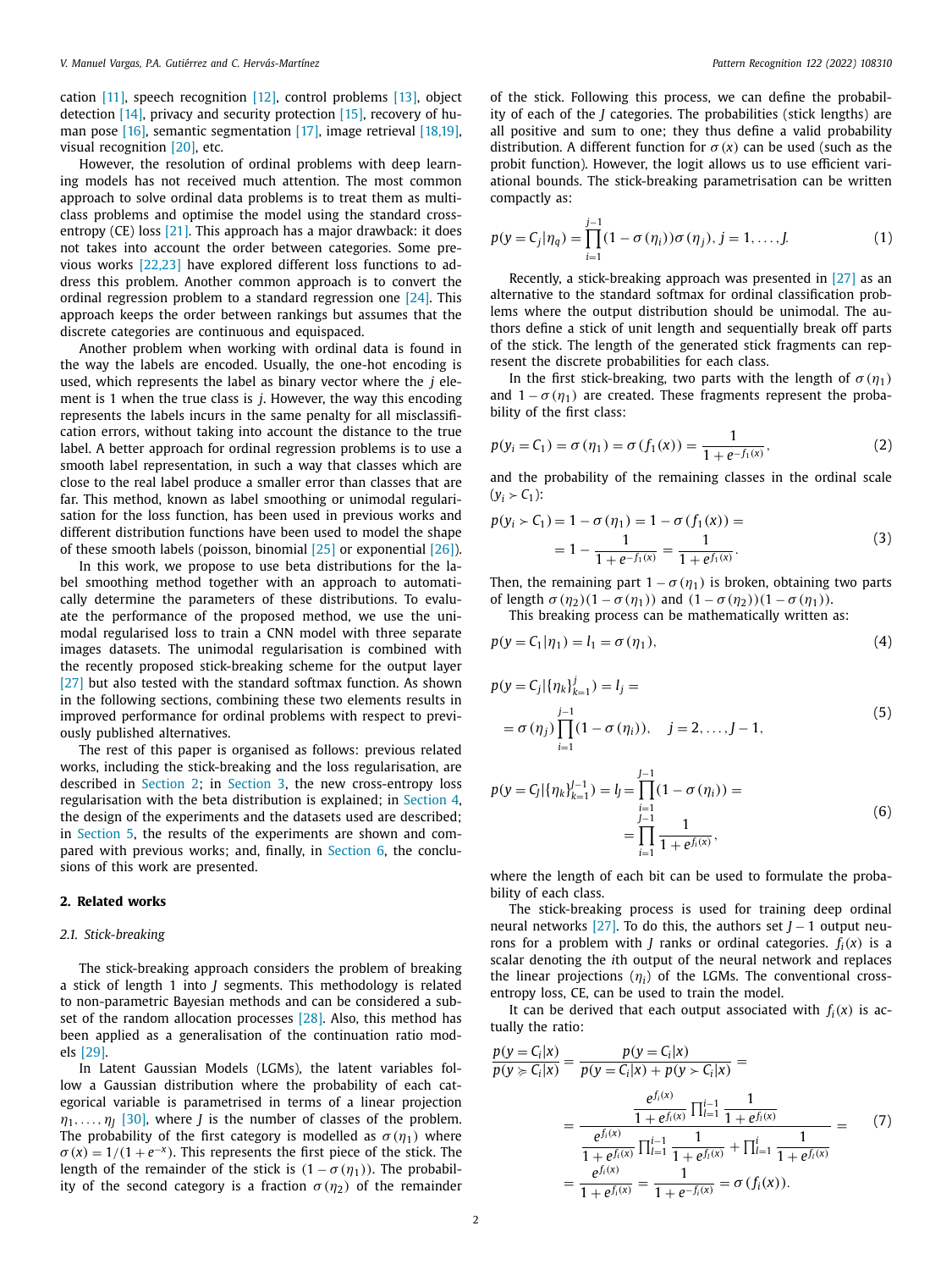<span id="page-2-0"></span>Consequently,  $f_i(x)$  can be interpreted as defining decision boundaries that try to separate the *i*th class from all the classes that come after it. By doing so, the prediction is still a discrete probability.

An interesting property of this method is that, unlike other approaches that only output a single distribution value [\[25,31\],](#page-9-0) it is more expressive, because each boundary of two adjacent classes has its own scalar output  $f_i(x)$ .

## *2.2. Unimodal regularisation*

Label smoothing is a general regularisation to address the noisy label problem, which encourages the model to be less confident [\[27\].](#page-9-0) In the case of a one-hot label, the distribution of a label probability is  $q(i) = \delta_{i,1}$ , where 1 is the ground truth class,  $\delta_{i,1}$  is a Dirac delta, which equals to 1 for  $i = 1$ , and 0 otherwise.

This label smoothing can be applied to the cross-entropy loss and replaces *q*(*i*):

$$
L = \sum_{i=1}^{J} q(i) [-\log p(y = C_i | x)] \tag{8}
$$

with a more conservative target distribution:

$$
L = \sum_{i=1}^{J} q'(i) [-\log p(y = C_i | x)] \tag{9}
$$

where  $q'(i) = (1 - \eta)\delta_{i,1} + \eta\frac{1}{J}$  and  $\eta$  is the parameter that controls the linear combination.

In ordinal classification, errors in classifying a pattern in its real class are more likely to be caused by the classifier classifying them in the closest classes. Therefore, building unimodal distributions which have their mode in the centre of the interval, for the case of middle classes, or in the upper or lower bounds, for extreme classes, should report a more accurate loss computation. Moreover, it is quite important that the probability distribution has small variance and the majority of its probability mass is concentrated in the interval associated with the real class. In this way, the probability is drastically reduced as long as we go further from the correct class.

The distributions proposed in previous works [\[25–27\]](#page-9-0) to model the targets in a soft manner have improved the performance of ordinal classifiers concerning the standard one-hot encoding. However, they have high variance or do not offer the required flexibility to position the mode of each distribution in the centre of the class interval while preserving a small variance. Also, some of the proposed methods require to adjust experimentally different parameters.

In [\[25\],](#page-9-0) the authors used Poisson distributions to model the probabilities. The mean and variance of this kind of distributions is equal to the distribution parameter  $\lambda$ . Therefore, it has limited flexibility to obtain a small variance. For this reason, they also used the binomial distribution, which has two parameters: the number of classes, *J*, and the probability, *p*. Even though the mean (*Jp*) and the variance  $(Ip(1 - p))$  have different expressions, it is not easy to position the mode in the right point of the interval while obtaining a small variance. Finally, the authors of [\[27\]](#page-9-0) proposed to sample on an exponential function  $e^{\frac{-|i-|l|}{τ}}$ , where *l* is the class of the pattern and  $i = 1, \ldots, J$ , followed by a softmax normalisation. However, the value of  $\tau$  must be adjusted experimentally and, in some cases, the probability mass is not sufficiently concentrated in the interval of the correct class.

To overcome the issues related to the Poisson and binomial distributions and the exponential function described, we propose in this work a set of probability distributions associated with the beta distribution, given that their variance is small and the domain of the distribution is between 0 and 1. As a graphical example, [Fig.](#page-3-0) 1 illustrates the shape of the distribution associated with each class and type of distribution for a problem with five classes. For the discrete distributions, the class number is represented in the *x* axis while the class intervals are used for the continuous distributions.

## **3. Proposed method**

## *3.1. Beta regularised cross-entropy loss*

The main idea behind this work is to use probability distributions to model the targets as unimodal distributions instead of using the one-hot encoding. In this way, we obtain the soft target distributions *q* (*i*) discussed in [Section](#page-1-0) 2. To do that, we consider the beta distribution defined in the range [0,1], therefore there is no need to apply any normalisation, and, also, it does not lead to high variance. The beta distribution has been applied to model the behaviour of random variables limited to intervals of finite lengths in a wide variety of disciplines. Some properties of this distribution are described below.

In its standard form, the beta distribution,  $\beta$ (*a*, *b*), is a continuous distribution, and its probability density function (pdf) is:

$$
f(x, a, b) = \frac{x^{a-1}(1-x)^{b-1}}{B(a, b)},
$$
\n(10)

where  $0 < x < 1$ ,  $a > 0$  and  $b > 0$ . This is also known as the classical beta distribution or the Incomplete Beta function. The function  $B(a, b)$  has the form:

$$
B(a,b) = \int_0^1 x^{a-1} (1-x)^{b-1} dx = \frac{\Gamma(a)\Gamma(b)}{\Gamma(a+b)},
$$
\n(11)

where  $\Gamma(a) = (a - 1)!$ . When  $a, b > 1$ ,  $f(x)$  has a unique mode at  $\frac{a-1}{(a+b-2)}$  and is zero at *x* = 0 and *x* = 1. If *a* = 1 or *b* = 1, then *f*(*x*) has a corresponding terminal value *b* or *a*. Finally, if  $a = b = 1$ , then *f*(*x*) becomes the uniform distribution.

Since the range of  $f(x)$  is finite, all its moments exist. Its mean is given by the expression  $E(x) = \frac{a}{a+b}$  and its variance is defined as  $V(x) = \frac{ab}{(a+b)^2(a+b+1)}$ .

In order to analyse the behaviour of this distribution, we consider an ordinal classification problem with five classes  $(J = 5)$ . We assume that the distributions of the labels are beta distributions, class 1 takes random values in the range [0,0.2], class 2 in the range [0.2,0.4], class 3 in [0.4,0.6], class 4 in [0.6,0.8], and class 5 in [0.8,1.0].

First, we find the value for the parameters *a* and *b* which makes the beta distribution associated to the class 1 have its centre in the middle of the [0,0.2] interval. In this case, we chose  $a = 1$  and  $b = 9$ , what leads to  $E(x) = 0.1$  and  $V(x) = 0.008$ . The associated density function is given by:

$$
f(x) = 9(1 - x)^8, \quad 0 \le x \le 1.
$$
 (12)

In this way, the probability of each class can be calculated as follows:

$$
p_1 = p(y = C_1) = \int_0^{0.2} 9(1 - x)^8 dx = 0.8758,
$$
 (13)

and, therefore,  $p_2 = 0.1241$ ,  $p_3 = 0.0098$ ,  $p_4 = 2.6 \times 10^{-4}$  and  $p_5 =$  $5.1 \times 10^{-6}$ .

In the same way, we can compute the distributions and the probabilities associated with the other classes finding the *a* and *b* parameters that make the distribution be centred in the intervals  $[0.2, 0.4]$ ,  $[0.4, 0.6]$ ,  $[0.6, 0.8]$  and  $[0.8, 1.0]$ .

However, adjusting these parameters by trial and error is not the best method, as it requires additional computational time. So, in the next section, an alternative method to determine *a* and *b* is proposed.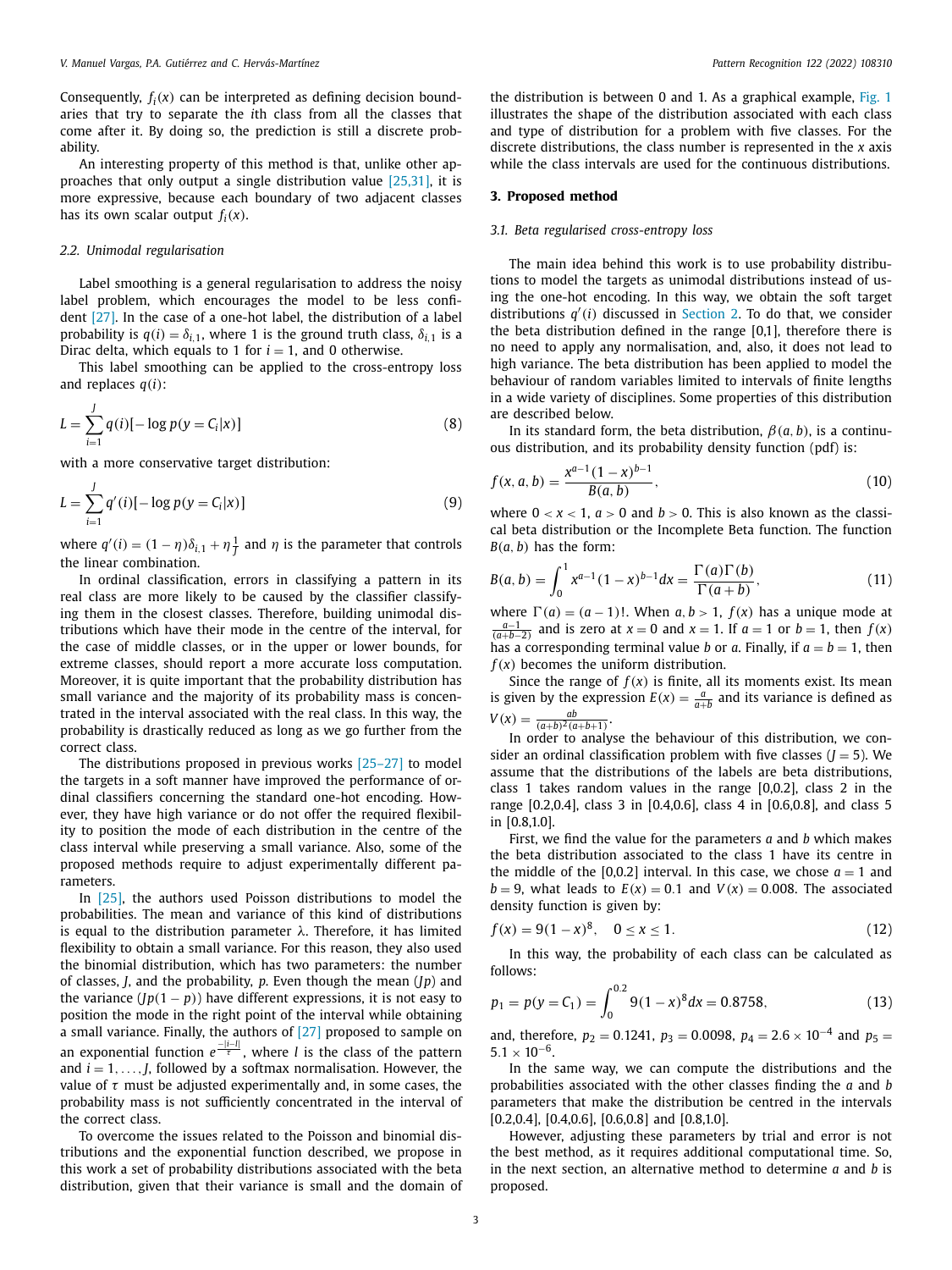<span id="page-3-0"></span>

**Fig. 1.** Label distributions shape for *N* = 5 and different real classes: 0 (red), 1 (green), 2 (blue), 3 (purple), 4 (black). The *x* axis represents the labels for the discrete distributions and the class intervals for the beta. The *y* axis shows the probability for the Poisson, binomial and exponential distributions and the value of the probability density function for the beta distribution. (For interpretation of the references to colour in this figure legend, the reader is referred to the web version of this article.)

## *3.2. Beta distribution parameters based on number of classes*

In this section, we propose a method to find the parameters (*a*, *b*) for each class on any ordinal problem based on the number of classes.

First, we define the thresholds of each class based on the number of classes (*J*). For any value of *J*, the centres of the intervals can be obtained as  $1/(2J)$ ,  $3/(2J)$ , ...,  $(2J - 1)/(2J)$ . The length of the first interval should be 1/*J*, and the mean value is 1/(2*J*). Consequently:

$$
E(x) = \frac{a}{a+b} = \frac{1}{2J}, \Rightarrow b = a(2J - 1).
$$
 (14)

Then, the variance can be defined as:

$$
V(x) = \frac{2J - 1}{4J^2(2Ja + 1)},
$$
\n(15)

and the standard deviation:

$$
S(x) = \frac{1}{2J} \sqrt{\frac{2J - 1}{2Ja + 1}}.
$$
\n(16)

We assume that most of the values of the distribution should be in the range  $E(x) \pm S(x)$ . In this way, we obtain the constraints for the first interval:

$$
0 < \frac{1}{2J} \pm \frac{1}{2J} \sqrt{\frac{2J - 1}{2Ja + 1}} < \frac{1}{J}.\tag{17}
$$

Solving the first inequality, we get:

$$
\frac{2J-1}{2Ja+1} < 1 \Rightarrow a > \frac{J-1}{J}.\tag{18}
$$

As a consequence, for any *J*, we can use  $a = 1$  and  $b = a(2J - 1)$ .

In the same way, we obtain the parameters for the second interval. Now,  $E(x) = \frac{a}{a+b} = \frac{3}{2j}$  and  $b = \frac{a(2j-3)}{3}$ . The variance and the standard deviation are:

$$
V(x) = \frac{9(2J - 3)}{4J^2(2Ja + 3)},
$$
\n(19)

$$
S(x) = \frac{3}{2J} \sqrt{\frac{2J - 3}{2Ja + 3}}.
$$
\n(20)

And the constraints for this interval are given by:

$$
\frac{1}{J} < \frac{3}{2J} \pm \frac{3}{2J} \sqrt{\frac{2J-3}{2Ja+3}} < \frac{2}{J},\tag{21}
$$

what leads to:

$$
\frac{2J-3}{2Ja+3} < \frac{1}{9} \Rightarrow a > \frac{9(2J-3)-3}{2J}.\tag{22}
$$

In the same way, we can obtain the parameters for the rest of the intervals. The parameters of the beta distributions for each class are shown in [Table](#page-4-0) 1 for different number of classes  $(J \leq 8)$ .

Finally, the beta regularised cross-entropy loss can be expressed as:

$$
L = \sum_{i=1}^{J} q'(i) [-\log p(y = C_i | x)],
$$
\n(23)

where  $q'(i) = (1 - \eta)\delta_{i,1} + \eta f(x, a, b)$  and  $f(x, a, b)$  is the probability value sampled from a beta distribution that is centred in  $x =$ 2*J*−1 <sup>2</sup>*<sup>J</sup>* and uses the *a* and *b* parameters obtained using the method described in this section.

## *3.3. Beta distribution properties regarding ordinal classes representation*

The main benefit of using the beta distribution for modelling the probability distribution is the fact that it has two parameters that allow obtaining different distribution shapes with small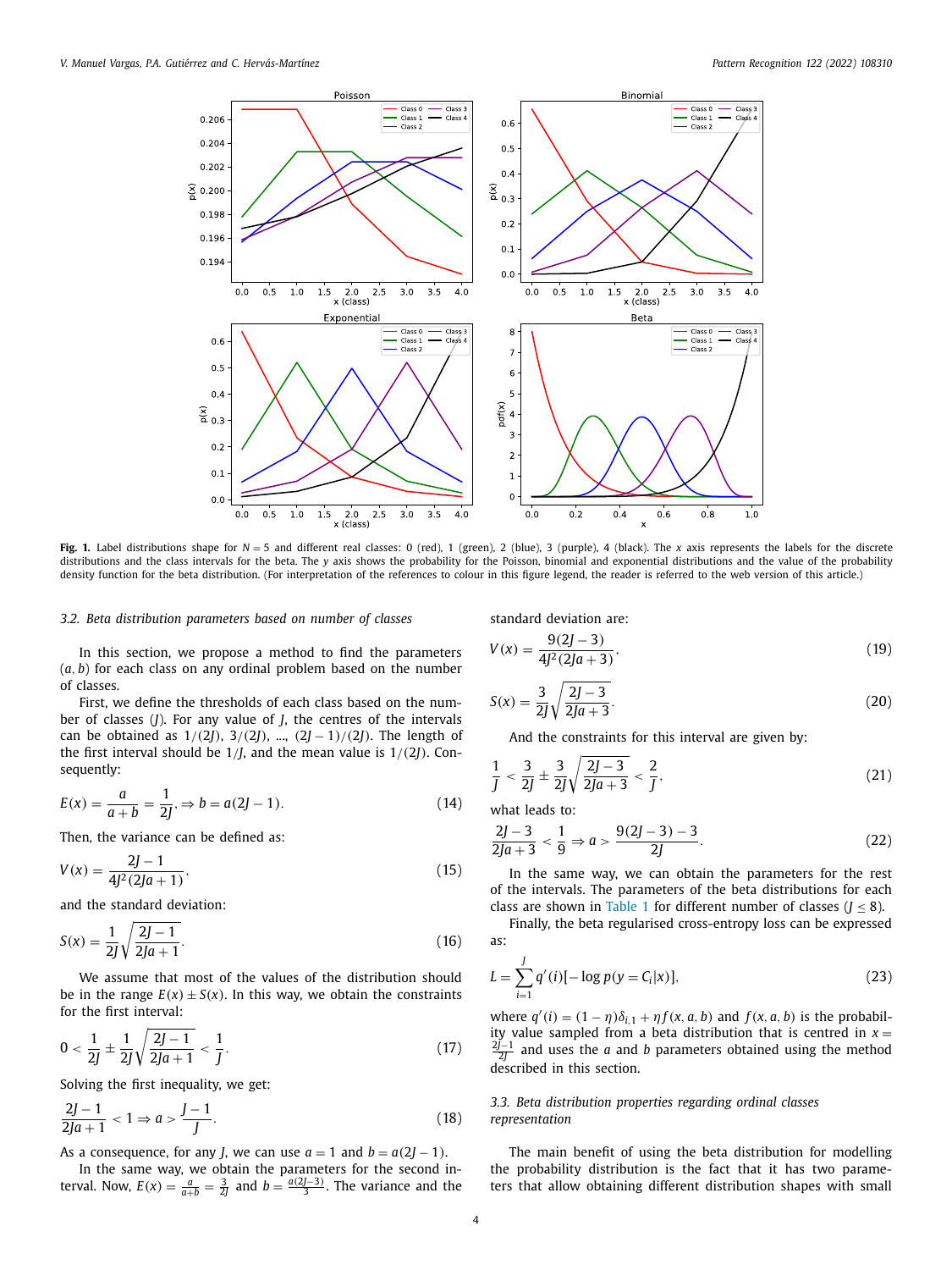## **Table 1**

Beta parameters (a,b) for each class and each number of classes.

<span id="page-4-0"></span>

**Fig. 2.** Beta distribution shapes for extreme, middle and intermediate classes.

variance. Thus, it can represent the distribution of extreme classes along with the symmetric distribution of the middle class. When  $a = 1$ , the probability density function is given by:

$$
f(x, 1, b) = b(1 - x)^{b-1}, \quad 0 \le x \le 1,
$$
\n(24)

while the pdf for  $b = 1$  is:

$$
f(x, a, 1) = ax^{a-1}, \quad 0 \le x \le 1.
$$
 (25)

As shown in Fig. 2a, these functions can easily represent the distributions associated with the extreme classes.

On the other hand, the beta distribution with  $a = b$  and  $b \rightarrow \infty$ is similar to a normal distribution. Let the random variable X be associated to a  $\beta(b, b)$  distribution with probability density function:

$$
f_X(x, b) = \frac{\Gamma(2b)(x(1-x))^{b-1}}{\Gamma^2(b)}, \quad 0 \le x \le 1,
$$
 (26)

where *b* is a real positive parameter. The mean of *X* is  $E[X] = 0.5$ and the variance of X is  $V[X] = \frac{1}{4(2b+1)}$ .

*Proposition* The  $\beta(b, b)$  distribution converges to the normal distribution when  $b \rightarrow \infty$ , that is:

$$
\beta(b, b) \stackrel{d}{\rightarrow} N\left(\frac{1}{2}, \frac{1}{4(2b+1)}\right). \tag{27}
$$

The proof of this proposition is included in [Appendix](#page-8-0) A.

Therefore, the beta distribution can also accurately represent the distribution of the middle class through a symmetric distribution when the problem has an odd number of classes keeping the variance small (see Fig. 2b). When the value of *b* increases, the variance of the distribution becomes smaller. The symmetric property of the distribution in the aforementioned cases can be easily checked with the skewness coefficient, which is calculated as:

Skewness = 
$$
\frac{2(b-a)\sqrt{a+b+1}}{(a+b+2)\sqrt{ab}},
$$
 (28)

which is zero due to the fact that  $a = b$ .

The properties described in this section make the beta distribution be an excellent choice for modelling the probability distribution of each class in an ordinal problem, as it can precisely represent both the extreme and the middle classes.

## **4. Experiments**

## *4.1. Data*

The ordinal classification of images has not been widely explored yet and, therefore there are not many ordinal images benchmark datasets that can be used to test our approach. We have evaluated the different proposals using the most well-known ordinal images datasets.

#### *4.1.1. Diabetic Rretinopathy*

Diabetic Retinopathy (DR) is a dataset consisting of extremely high-resolution fundus image data. It was used in a Kaggle competition<sup>1</sup> and has been used in several previous works  $[32,33]$  as a benchmark dataset for ordinal classification. The training set consists of 17563 pairs of images (where a pair includes a left and right eye image corresponding to a patient). In this dataset, we try to predict the correct category from five levels of DR: no DR (25810 images), mild DR (2443 images), moderate DR (5292 images), severe DR (873 images), or proliferative DR (708 images). The test set contains 26788 pairs of images, which are distributed in the same five classes with the following proportions: 39532, 3762, 7860, 1214 and 1208 images. These images are taken in variable conditions: by different cameras, conditions of illumination and resolutions. They come from the EyePACS dataset that was used in the DR detection competition hosted on the Kaggle platform. The images are resized to  $128 \times 128$  pixels and the value of each pixel is standardised using the mean and the standard deviation of the training set. Some images from the test set are presented in [Fig.](#page-5-0) 3a.

## *4.1.2. Adience*

Adience<sup>2</sup> dataset consists of 26580 faces belonging to 2284 sub-jects. It has been used in previous works [\[34\]](#page-9-0) for gender and

As mentioned before, the rest of the classes have asymmetrical distributions with small variance, as can be observed in Fig. 2c. However, when the number of classes increases, the resulting distributions gets closer to a normal distribution with small variance (see distribution for  $(17,37)$  or  $(37,17)$  in Fig. 2c).

<sup>1</sup> <https://www.kaggle.com/c/diabetic-retinopathy-detection/data>

<sup>2</sup> <http://www.openu.ac.il/home/hassner/Adience/data.html>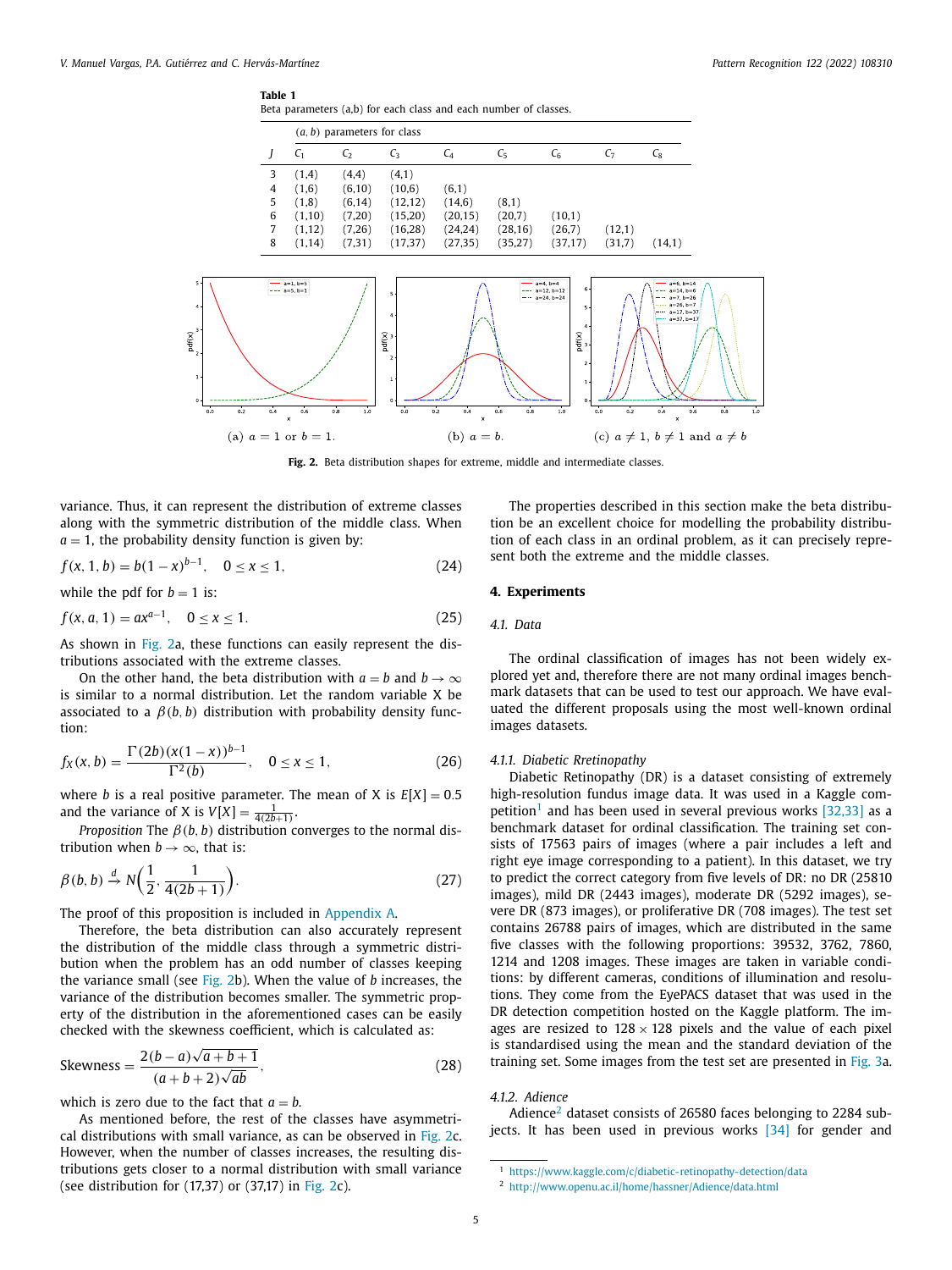<span id="page-5-0"></span>

(a) Diabetic Retinopathy.

(b) Adience.

**Fig. 3.** Examples from different classes taken from the test set of Diabetic Retinopathy and Adience.



age classification. The faces that appear in the original images of this dataset have been pre-cropped and aligned in order to ease the training process. Also, images have been resized to  $256 \times 256$ pixels and contrast-normalised and the distribution of the pixels was standardised. The original dataset was split into five crossvalidation folds. The training set consists of merging the first four folds which comprise a total of 15554 images. The last fold is used as test set. Fig. 3b shows some images taken from the test set.

## *4.1.3. FGNet*

 $FGNet<sup>3</sup>$  is the smallest dataset considered in this work. It consists of 1002 128  $\times$  128 colour images of faces from 82 different subjects. From these images, we took 80% for training and the remaining 20% for testing. These partitions were done in a stratified way. Each image was labelled with the exact age that the subject had at the moment that the picture was taken. We grouped these ages into six categories based on age ranges (0-3, 3-11, 11-16,  $16-24$ ,  $24-40$ ,  $> 40$ ).

## *4.2. Model*

The model considered for this work is a Residual Convolutional Network [\[27\],](#page-9-0) as it can achieve good generalisation capabilities with a reduced number of parameters. Figure 4 shows more details about the layers that compose the network architecture. Kernel size and stride is specified for each convolutional and pooling layer. The structure of a residual block ResBlock NxNsS is shown in Fig. 4 too. The output of each residual block is concatenated with the input. The parameters of every convolutional and batch

normalisation layer are L2 normalised (10<sup>−</sup>4). He normal initialisation [\[35\]](#page-9-0) has been used for the weights and bias of these layers. The global average pooling layer replaces each channel of its input with the mean value of all the pixels of the channel. This layer achieves a high reduction of data dimensionality, significantly reducing the number of parameters at the end of the network while obtaining good performance.

In the output layer of the model, two different alternatives are considered: (1) a dense layer with *N* units and the standard softmax function, (2) a dense layer with *N* − 1 neurons, sigmoid activation and followed by the stick breaking layer described in [Section](#page-1-0) 2.1

## *4.3. Experimental design*

The model described above is trained using the three datasets described in [Section](#page-4-0) 4.1. The convolutional network model was optimised using the well-known batch based first-order optimisation algorithm called Adam [\[36\].](#page-9-0) The initial learning rate ( $\eta = 10^{-4}$ ) of the optimiser and the batch size (128) were adjusted by crossvalidation. The training process is run for 100 epochs and repeated 10 times following a 10-fold validation scheme, where we take 9 folds for training and the remaining for validation. To ease further comparison and make possible the reproducibility of the experiments, the folds considered were the same for all the experiments.

Using the aforementioned validation set, an early stopping mechanism is applied in order to stop the training process when the validation loss has not improved for 20 epochs. Also, when the validation loss has not decreased for 8 epochs, the learning rate will be multiplied by a 0.5 factor until it reaches 10<sup>-6</sup>.

Data augmentation techniques are applied as previous works [\[37\]](#page-9-0) have proved that they avoid the model over-fitting and

<sup>3</sup> [https://yanweifu.github.io/FG\\_NET\\_data/index.html](https://yanweifu.github.io/FG_NET_data/index.html)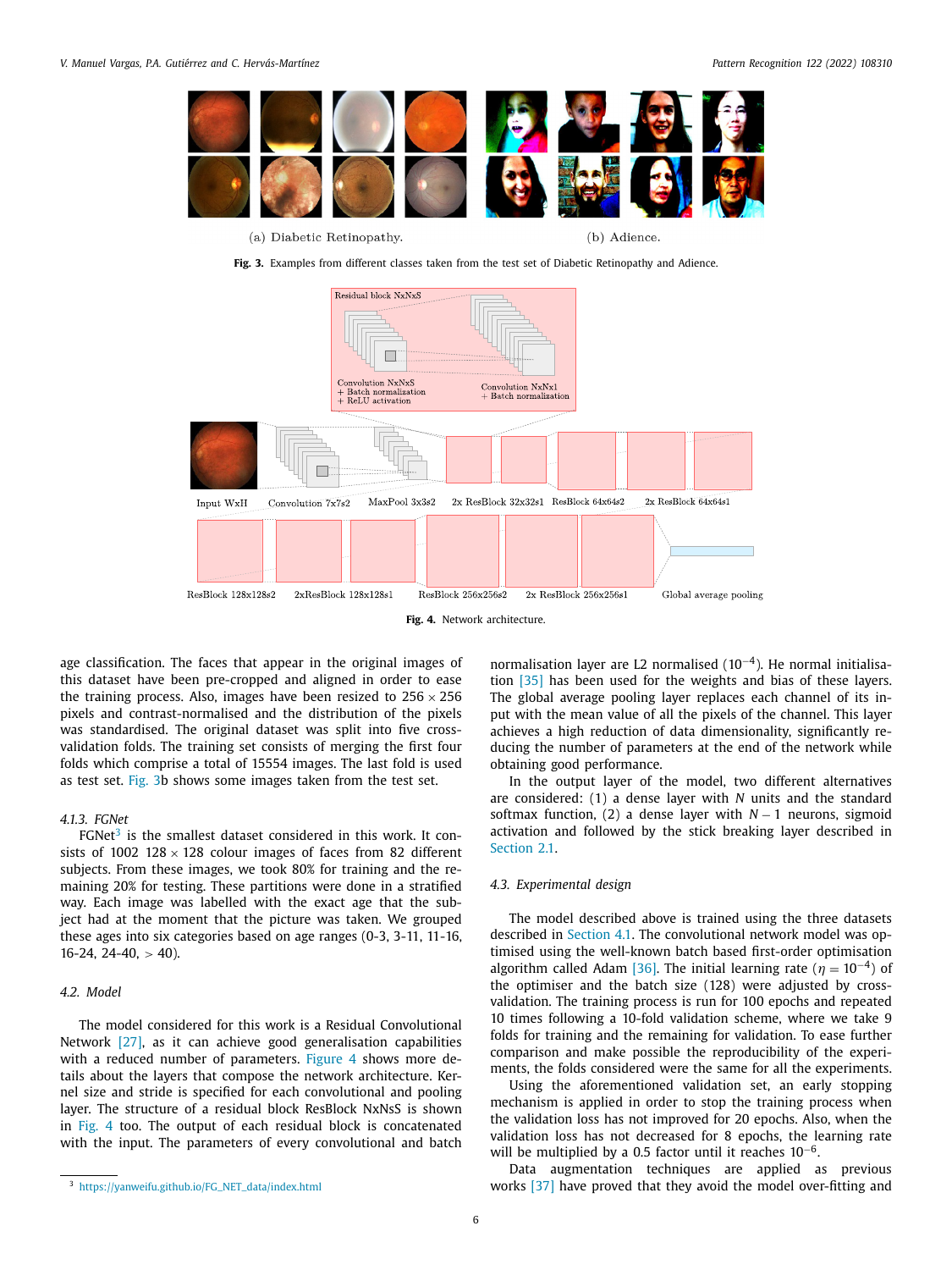<span id="page-6-0"></span>

|--|--|--|--|

|  |  | Results for each dataset and method. |
|--|--|--------------------------------------|
|  |  |                                      |

| Retinopathy    |                   |                          |                          |                            |                           |
|----------------|-------------------|--------------------------|--------------------------|----------------------------|---------------------------|
| Method         | <b>OWK</b>        | <b>CCR</b>               | $1$ -off                 | <b>MS</b>                  | Time $(s)$                |
| S CE           | $0.0839_{0.0182}$ | $0.7253_{0.0046}$        | $0.7987_{0.0043}$        | $0.0012_{0.0015}$          | 2329.31 107.87            |
| S CE-P         | $0.1018_{0.0161}$ | $0.6285_{0.0597}$        | 0.7398 <sub>0.0514</sub> | $0.0099$ <sub>0.0166</sub> | 2415.9636.91              |
| S CE-B         | $0.1249_{0.0199}$ | 0.6653 <sub>0.0368</sub> | $0.7959_{0.0204}$        | $0.0121_{0.0159}$          | 2402.8167.65              |
| $S$ CE-E       | $0.1082_{0.0182}$ | $0.6833_{0.0458}$        | $0.7904_{0.0129}$        | 0.0108 <sub>0.0056</sub>   | 2371.53203.26             |
| S CE- $\beta$  | $0.1115_{0.0152}$ | $0.7097_{0.0095}$        | $0.7846_{0.0082}$        | $0.0002_{0.0004}$          | 2140.226835               |
| SB CE          | $0.0941_{0.0179}$ | $0.7145_{0.0121}$        | $0.7914_{0.0086}$        | $0.0046_{0.0034}$          | 1394.49 <sub>119.91</sub> |
| SB CE-P        | $0.0937_{0.0197}$ | $0.6673_{0.0534}$        | $0.7757_{0.0338}$        | $0.0126_{0.0090}$          | 2421.71 <sub>41.02</sub>  |
| SB CE-B        | $0.1285_{0.0082}$ | $0.6762_{0.0133}$        | $0.7962_{0.0032}$        | $0.0067_{0.0033}$          | 2414.1147.94              |
| SB CE-E        | $0.0989_{0.0202}$ | $0.6745_{0.0554}$        | $0.7993_{0.0168}$        | $0.0086_{0.0057}$          | 2425.29 <sub>46.06</sub>  |
| SB CE- $\beta$ | $0.1093_{0.0198}$ | $0.7122_{0.0120}$        | $0.7876_{0.0104}$        | $0.0002_{0.0005}$          | 2102.78 $108.06$          |
|                |                   |                          | Adience                  |                            |                           |
| Method         | <b>OWK</b>        | <b>CCR</b>               | $1$ -off                 | MS                         | Time $(s)$                |
| S CE           | $0.6604$ 0.0249   | 0.3903 <sub>0.0267</sub> | $0.7132_{0.0158}$        | $0.0296_{0.0204}$          | 972.12 <sub>104.77</sub>  |
| S CE-P         | $0.6558_{0.0370}$ | 0.35360.0480             | $0.7095_{0.0435}$        | $0.0172_{0.0269}$          | 3416.035300.92            |
| S CE-B         | $0.7403_{0.228}$  | $0.4063_{0.0290}$        | $0.7795_{0.0175}$        | $0.0296_{0.0191}$          | 3637.8419.22              |
| S CE-E         | $0.7279_{0.0213}$ | $0.3997_{0.0442}$        | $0.7691_{0.0218}$        | $0.0382_{0.0287}$          | 3644.5424.84              |
| S CE- $\beta$  | $0.7306_{0.0136}$ | $0.4160_{0.0128}$        | $0.7647_{0.0135}$        | $0.0938_{0.0481}$          | 2911.61474.94             |
| SB CE          | $0.7016_{0.0162}$ | $0.3975_{0.0128}$        | $0.7477_{0.0072}$        | $0.0946_{0.0219}$          | 2717.54 <sub>271.43</sub> |
| SB CE-P        | $0.5794_{0.0881}$ | $0.2954_{0.0705}$        | $0.6884_{0.0498}$        | $0.0172_{0.0233}$          | 3789.46453.72             |
| SB CE-B        | $0.7133_{0.0598}$ | $0.3870_{0.0514}$        | $0.7662_{0.0305}$        | $0.0240_{0.0352}$          | 3386.15 <sub>14.52</sub>  |
| SB CE-E        | $0.7246_{0.0438}$ | $0.3915_{0.0622}$        | $0.7671_{0.0246}$        | $0.0490_{0.0295}$          | 3636.84 <sub>19.71</sub>  |
| SB CE- $\beta$ | $0.7416_{0.0078}$ | $0.4123_{0.0102}$        | $0.7640_{0.0082}$        | $0.0955_{0.0252}$          | 2643.58557.93             |
|                |                   |                          | FG-Net                   |                            |                           |
| Method         | OWK               | <b>CCR</b>               | $1$ -off                 | <b>MS</b>                  | Time $(s)$                |
| S CE           | 0.48550.0689      | $0.3844_{0.0318}$        | $0.7449_{0.0282}$        | $0.1275_{0.0664}$          | 92.2735.16                |
| S CE-P         | $0.4621_{0.0505}$ | $0.3355_{0.0318}$        | $0.7206_{0.0357}$        | $0.1267_{0.0801}$          | $121.63_{15.54}$          |
| S CE-B         | $0.6452_{0.0378}$ | $0.3899_{0.0267}$        | $0.8182_{0.0319}$        | $0.1500_{0.0597}$          | 108.9017.68               |
| S CE-E         | $0.6118_{0.0375}$ | $0.3894_{0.0262}$        | $0.7959_{0.0203}$        | $0.1764_{0.0678}$          | 111.27 <sub>20.58</sub>   |
| S CE- $\beta$  | $0.6037_{0.0551}$ | $0.3934_{0.0302}$        | $0.7959_{0.0258}$        | $0.2071_{0.0642}$          | 105.27 <sub>24.41</sub>   |
| SB CE          | $0.5478_{0.1650}$ | $0.3768_{0.0578}$        | $0.7529_{0.1035}$        | $0.1367_{0.0652}$          | 86.4616.16                |
| SB CE-P        | $0.4907_{0.0677}$ | $0.3381_{0.0248}$        | $0.7342_{0.0279}$        | $0.1153_{0.0621}$          | 121.18 <sub>19.14</sub>   |
| SB CE-B        | $0.6594_{0.0394}$ | 0.36340.0257             | $0.8212_{0.0256}$        | $0.1407_{0.0601}$          | 104.3817.48               |
| SB CE-E        | $0.6293_{0.0467}$ | $0.3723_{0.0237}$        | $0.8048_{0.0259}$        | $0.1524_{0.0520}$          | 106.7719.26               |
| SB CE- $\beta$ | $0.6416_{0.0334}$ | $0.3791_{0.0275}$        | $0.8027_{0.0267}$        | $0.1744_{0.0468}$          | 97.88 <sub>17.60</sub>    |

reduce the amount of data needed to train a deep learning model. We considered the following transformations: horizontal flipping, random zoom in or out within a [−20%, 20%] range and random width shifting within a [−10%, 10%] range. They are individually applied to every image in the training set with a certain probability. In this way, more than one transformation can be applied to the same image. Also, for the zoom in/out and the width shifting, the magnitude of the transformation is randomly selected from the ranges described.

In terms of the loss function used for the optimisation algorithm, we have considered five different alternatives, all based on the standard cross-entropy loss:

- Standard cross-entropy.
- Cross-entropy loss with poisson regularisation (CE-P) [\[26\].](#page-9-0)
- Cross-entropy loss with binomial regularisation (CE-B) [\[26\].](#page-9-0)
- Cross-entropy loss with exponential regularisation (CE-E) [\[27\].](#page-9-0)
- Cross-entropy loss with the beta regularisation ( $CE$ - $\beta$ ) proposed in this work [\(Section](#page-2-0) 3.1). The parameters used for the distribution are obtained using the method described in [Section](#page-3-0) 3.2.

Since datasets are imbalanced, the loss function is weighted based on the a priori probabilities of the classes (considering the number of instances of each class in the training set) following the method described in [\[38\].](#page-9-0) Classes with few samples have a higher weight than classes with many instances.

Considering the different alternatives for the output layer described in [Section](#page-5-0) 4.2 and the separate loss functions described in this Section, ten different experiments were run. As mentioned before, each of these experiments was repeated ten times using the described 10-fold cross-validation scheme. These experiments can be reproduced running the code available in our public repositor  $v^4$ .

## **5. Results**

The results of the experiments described in [Section](#page-4-0) 4 are presented in this section. The evaluation metrics used are the Quadratic Weighted Kappa (QWK) [\[33\],](#page-9-0) the Correct Classification Rate (CCR) or accuracy, the Minimum Sensitivity (MS) [\[39\]](#page-9-0) and the execution time. All the values presented in Table 2 are the mean and the standard deviation of all the executions ran for each method in the test set. The experiments with softmax in the output layer are denoted as S and the experiments using the stickbreaking scheme as SB. The best result of each metric is highlighted in bold font face, while the second one is in italics. All the metrics must be maximised, except the execution time.

## *5.1. Statistical analysis*

In this Section, a statistical analysis have been carried out in order to obtain robust conclusions from the experimental results. Each of the metrics presented in Section 5 were analysed separately.

First, the Kolmogorov-Smirnov test for the QWK reported that the values of this metric are normally distributed. Then, an ANOVA

<sup>4</sup> <https://github.com/victormvy/beta-regularisation-cnn>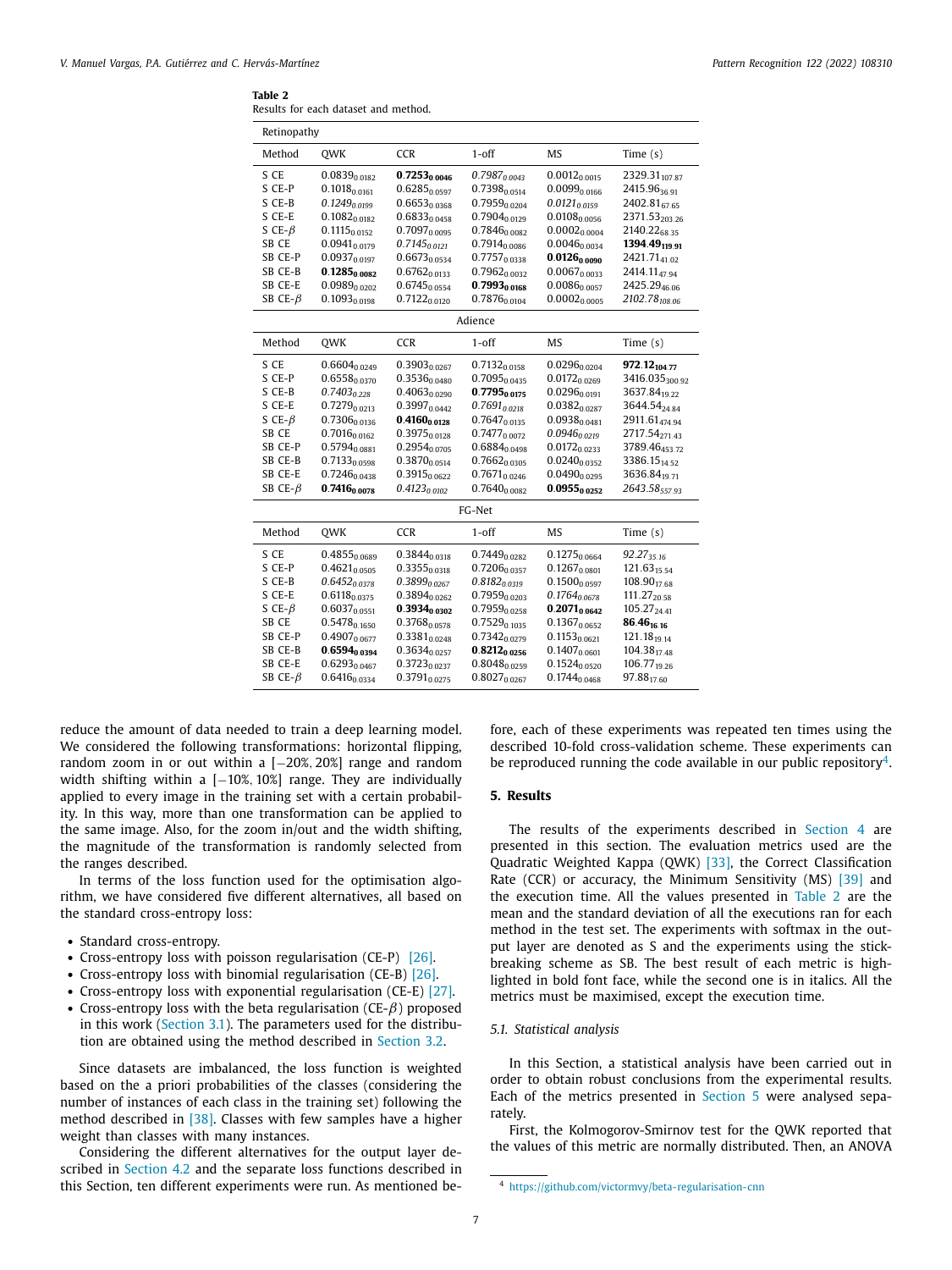#### <span id="page-7-0"></span>**Table 3**

HSD Tukey's test results for QWK (30 samples for each method).

| Method                                                        | <b>Subsets</b>   |                            |                            |                            |                                      |                                                |
|---------------------------------------------------------------|------------------|----------------------------|----------------------------|----------------------------|--------------------------------------|------------------------------------------------|
|                                                               | 1                | $\overline{2}$             | 3                          | $\overline{4}$             | 5                                    | 6                                              |
| S CE-P<br>SB CE-P<br>SB CE<br>S CE<br>S CE- $\beta$<br>S CE-E | 0.4288<br>0.4291 | 0.5062<br>0.5111<br>0.5307 | 0.5111<br>0.5307<br>0.5343 | 0.5307<br>0.5343           | 0.5343                               |                                                |
| S CE-E<br>SB CE- $\beta$<br>S CE-B<br>SB CE-B                 | <i>p</i> -values | 0.1000                     | 0.1450                     | 0.5423<br>0.5551<br>0.1000 | 0.5423<br>0.5551<br>0.5602<br>0.0640 | 0.5423<br>0.5551<br>0.5602<br>0.5640<br>0.0000 |

**Table 4**

HSD Tukey's test results for CCR (30 samples for each method).

| Method         | <b>Subsets</b>   |                |        |        |  |
|----------------|------------------|----------------|--------|--------|--|
|                |                  | $\overline{2}$ | 3      | 4      |  |
| SB CE-P        | 0.3954           |                |        |        |  |
| S CE-P         | 0.3977           |                |        |        |  |
| SB CE-B        |                  | 0.4307         |        |        |  |
| SB CE-E        |                  | 0.4366         | 0.4366 |        |  |
| S CE-B         |                  | 0.4483         | 0.4483 | 0.4483 |  |
| S CE-E         |                  | 0.4502         | 0.4502 | 0.4502 |  |
| SB CE          |                  | 0.4510         | 0.4510 | 0.4510 |  |
| SB CE- $\beta$ |                  |                | 0.4523 | 0.4523 |  |
| S CE           |                  |                | 0.4538 | 0.4538 |  |
| S CE- $\beta$  |                  |                |        | 0.4612 |  |
|                | <i>p</i> -values | 0.0640         | 0.2130 | 0.6240 |  |

II Test  $[40]$  with the method and the dataset as factors was performed, in order to check whether these factors had any impact on the value of these metric. The parametric test reported that both factors were significant ( $p$ -value  $< 0.001$ ) and that there is an interaction between them.

Given that the factors considered are significant, a posthoc HSD Tukey's test was performed  $[41]$ . The results of this test are shown in Table 3. The stick breaking with cross-entropy binomial regularised loss obtained the best mean results. However, there are no significant differences with S CE-B, SB CE- $\beta$  and SB CE-E.

The same analysis was carried out for the CCR metric. The Kolmogorov-Smirnov reported that the values are normally distributed, and the ANOVA II test found significant influence of the factors considered as well as an interaction between them. The posthoc test results are shown in Table 4. In this case, the best methodology is the one that uses the softmax output layer combined with the beta regularisation for the cross-entropy loss. However, there are no significant differences with S, S CE- $\beta$ , SB, S CE-E and S CE-B.

In the case of the MS metric, the values are also normally distributed, and there are significant differences based on the two factors considered. The posthoc Tukey's test results are displayed in Table 5. Again, the best method was the one that uses softmax in the output layer and the beta regularised cross-entropy loss. However, there are no significant differences with SB CE- $\beta$  and S CE-E.

Finally, the experiment time is also normally distributed, and the ANOVA II test reported significant differences based on the factors considered. The posthoc test (Table 6) showed that the method with the best average time is the standard softmax coupled with the cross-entropy, followed by the stick-breaking with cross-entropy. Within the methods that use regularisation, the beta regularised cross-entropy with softmax or stick-breaking is the one with the best time.

**Table 5** HSD Tukey's test results for MS (30 samples for each method).

| Method         | <b>Subsets</b>   |                |        |                |  |
|----------------|------------------|----------------|--------|----------------|--|
|                |                  | $\overline{2}$ | 3      | $\overline{4}$ |  |
| SB CE-P        | 0.0752           |                |        |                |  |
| S CE-P         | 0.0814           |                |        |                |  |
| S CE           | 0.0827           |                |        |                |  |
| SB CE-B        | 0.0906           | 0.0906         |        |                |  |
| S CE-B         | 0.0983           | 0.0983         |        |                |  |
| S CE-E         | 0.1029           | 0.1029         | 0.1029 |                |  |
| SB CE          | 0.1049           | 0.1049         | 0.1049 |                |  |
| S CE-E         |                  | 0.1156         | 0.1156 | 0.1156         |  |
| SB CE- $\beta$ |                  |                | 0.1238 | 0.1238         |  |
| S CE- $\beta$  |                  |                |        | 0.1430         |  |
|                | <i>p</i> -values | 0.2670         | 0.2480 | 0.1590         |  |

**Table 6**

HSD Tukey's test results for Time (30 samples for each method).

| Method         | Subsets          |                |         |         |         |
|----------------|------------------|----------------|---------|---------|---------|
|                |                  | $\overline{2}$ | 3       | 4       | 5       |
| S CE           | 715.65           |                |         |         |         |
| SB CE          |                  | 875.62         |         |         |         |
| SB CE- $\beta$ |                  |                | 1007.00 |         |         |
| S CE- $\beta$  |                  |                | 1073.53 |         |         |
| SB CE-B        |                  |                |         | 1222.68 |         |
| S CE-P         |                  |                |         | 1239.38 | 1239.38 |
| S CE-E         |                  |                |         | 1269.98 | 1269.98 |
| S CE-B         |                  |                |         | 1273.47 | 1273.47 |
| SB CE-E        |                  |                |         | 1276.49 | 1276.49 |
| SB CE-P        |                  |                |         |         | 1314.94 |
|                | <i>p</i> -values | 1.0000         | 0.3700  | 0.6580  | 0.1810  |

When we analyse the results of all the metrics combined, we find that the method that uses stick breaking with beta regularised loss (SB CE- $\beta$ ) achieves the best result for QWK and CCR, and the second best for MS. Also, as mentioned before, it obtains the best time among the methods that use regularisation. These facts turn this method into a competitive alternative that can be applied to solve other ordinal classification problems.

#### **6. Conclusions**

In this work, we have proposed the application of a unimodal regularisation based on beta distributions for the cross-entropy loss. The method described improved the performance on problems where classes follow a natural ordering. The regularisation proposed benefit from the fact that, in ordinal regression problems, misclassification tends to be in adjacent classes, and, consequently, slightly modifying the labels considering the ordinal scale should increase the robustness of the model in the presence of noisy targets. Thus, the main advantage of the proposed regularised loss is that it encourages the classification errors to be in the adjacent classes and minimises the number of errors in distant classes, achieving more accurate results for ordinal problems.

The distribution used to regularise the loss function has two parameters. Therefore, a method to automatically determine these parameters has been introduced. This method avoids learning them from the training data, thus improving the computational time with respect to other alternatives with free parameters to be adjusted. The parameters obtained through this method have been used for the label smoothing that has been applied as a regularisation method for the loss function and tested with three datasets and one CNN model. Even though the model used was a deep learning method, the proposal of this work is also suitable for other kinds of modelling techniques.

This regularised loss has been combined, in one hand, with the standard softmax function in the output layer and, in the other,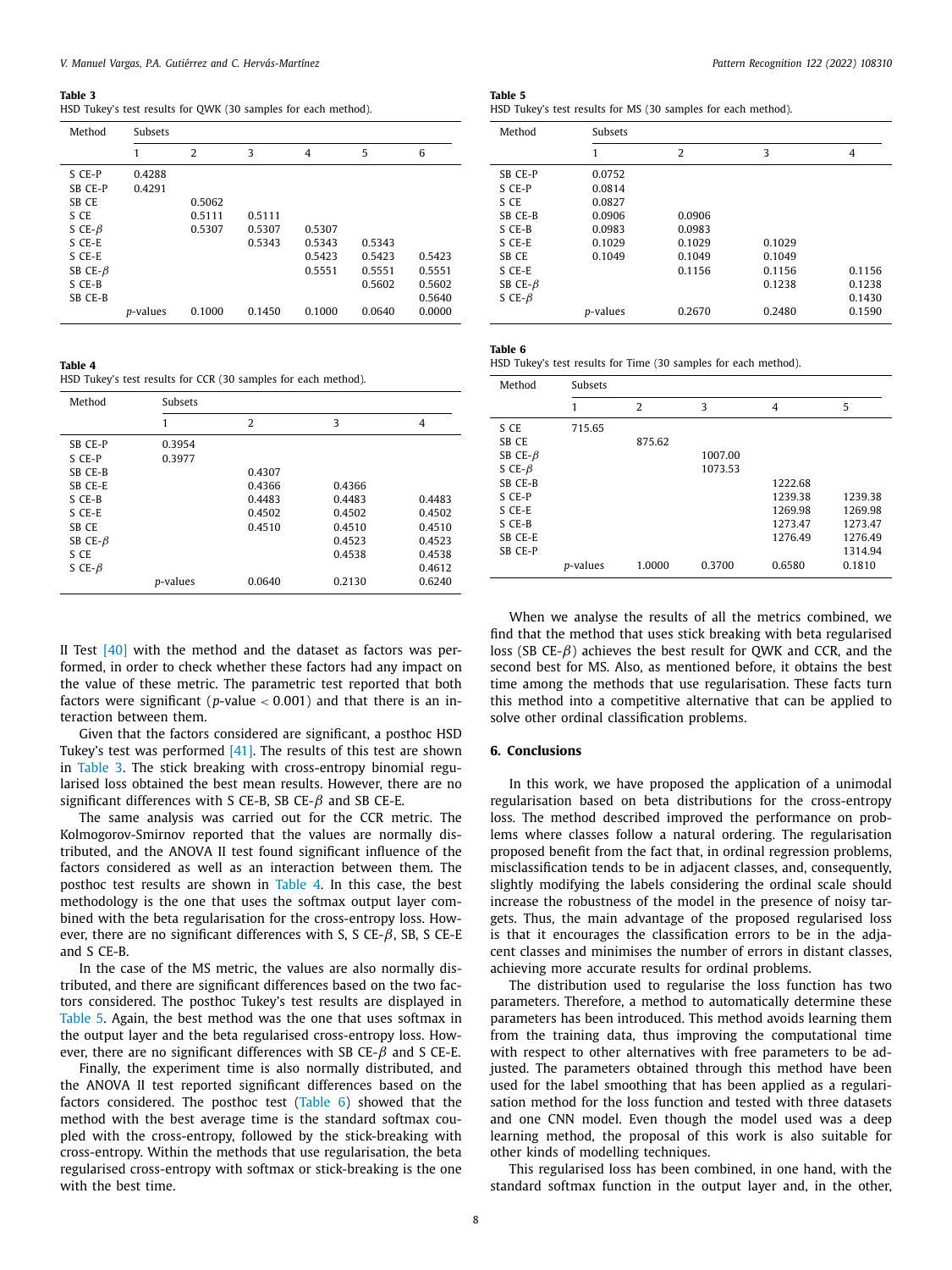<span id="page-8-0"></span>with the stick-breaking method. Moreover, it has been also compared with previously proposed alternatives as well as the standard nominal classification methods. The statistical tests that were carried out with the obtained results showed that the proposed method improves the performance on ordinal problems for several metrics. Also, these tests corroborated an interaction between the ordinal method and the dataset considered, which means that some methodologies are more accurate than others for some datasets. However, the stick-breaking with beta regularised crossentropy achieved the best global results when analysing the three datasets. Therefore, the proposed method has significantly improved the performance on the benchmark ordinal problems and, in the future, can be applied to real world problems that have an underlying ordinal structure.

## **Declaration of Competing Interest**

The authors declare that they have no known competing financial interests or personal relationships that could have appeared to influence the work reported in this paper.

## **Acknowledgment**

This work was supported in part by the Agencia Espaola de Investigación under Grant PID2020-115454GB-C22, in part by the Consejería de Economía, Conocimiento, Empresas y Universidad de la Junta de Andalucía under Grant UCO-1261651, in part by the Consejería de Transformacin Económica, Industria, Conocimiento y Universidades (Junta de Andalucía) y Programa Operativo FEDER 2014-2020 under Grant PY20\_00074, and in part by the Consejera de Salud y Familia de la Junta de Andaluca under Grant PS-2020- 780. The work of Víctor Manuel Vargas was supported in part by the FPU Predoctoral Program of the Spanish Ministry of Science, Innovation and Universities (MCIU) under Grant FPU18/00358. The open access charge was fully supported by Universidad de Córdoba / CBUA.

## **Appendix A. Beta convergence to a normal distribution**

If we subtract the mean and divide by the standard deviation and we make a change of scale and origin, the proposition can be written in a more particular form:

$$
Y = g(X) = 2\sqrt{(2b+1)}\left(X - \frac{1}{2}\right) \to N(0, 1),
$$
  
where  $-\sqrt{2b+1} < y < \sqrt{2b+1}$ .

$$
G_Y(y) = P(Y \le y) = P\left(2\sqrt{(2b+1)}\left(X - \frac{1}{2}\right) \le y\right) =
$$
  
=  $P\left(X \le \frac{Y}{2\sqrt{2b+1}} + \frac{1}{2}\right) = F\left(\frac{Y}{2\sqrt{2b+1}} + \frac{1}{2}\right).$ 

$$
g_Y(y) = \frac{dG_Y(y)}{dY} = \frac{dG_Y(y)}{dX} \frac{dX}{dY} = \frac{d(F(\frac{Y}{2\sqrt{2b+1}} + \frac{1}{2}))}{dX} \frac{dX}{dY} =
$$
  
=  $f_X \left( \frac{Y}{2\sqrt{2b+1}} + \frac{1}{2} \right) \frac{d(\frac{Y}{2\sqrt{2b+1}} + \frac{1}{2})}{dY} =$   
=  $\frac{1}{2\sqrt{2b+1}} f_X \left( \frac{Y}{2\sqrt{2b+1}} + \frac{1}{2} \right) \Rightarrow$   
 $g_Y(y) = \frac{1}{2\sqrt{2b+1}} \frac{\Gamma(2b)}{\Gamma^2(b)} \left( \frac{1}{4} - \frac{y^2}{4(2b+1)} \right)^{b-1},$ 

$$
-\sqrt{2b+1} < y < \sqrt{2b+1}.\tag{A.1}
$$

.

Stirling's approximation gives an approximate value for the gamma function  $\Gamma(n)$  for  $n \to \infty$ :

$$
n! = \sqrt{2\pi n} \left(\frac{n}{e}\right)^n.
$$

Therefore:

$$
\Gamma(b) = \frac{b!}{b} \approx \frac{\sqrt{2\pi b}}{b} \left(\frac{b}{e}\right)^b = \sqrt{\frac{2\pi}{b}} \left(\frac{b}{e}\right)^b,
$$

and:

$$
\Gamma^2(b) \approx \frac{2\pi}{b} \left(\frac{b}{e}\right)^2 b. \tag{A.2}
$$

Moreover:

$$
\Gamma(2b) = \frac{2b!}{2b} \approx \frac{\sqrt{2\pi 2b}}{2b} \left(\frac{2b}{e}\right)^{2b} = 2^{2b} \sqrt{\frac{\pi}{b}} \left(\frac{b}{e}\right)^{2b}.
$$
 (A.3)

Substituting Eqs.  $(A.2)$  and  $(A.3)$  in Eq.  $(A.1)$ , we obtain: 2*b*

$$
g_Y(y) = \frac{1}{2\sqrt{2b+1}} \frac{2^{2b}\sqrt{\frac{\pi}{b}}\left(\frac{b}{e}\right)^{2b}}{\frac{2\pi}{b}\left(\frac{b}{e}\right)^{2b}} \left(\frac{1}{4} - \frac{y^2}{4(2b+1)}\right)^{b-1} =
$$
  

$$
= \frac{2^{2b-2}}{\sqrt{\frac{2b+1}{b}}\sqrt{\pi}} \frac{1}{2^{2b-2}} \left(1 - \frac{y^2}{2b+1}\right)^{b-1} = \frac{\left(1 - \frac{y^2}{2b+1}\right)^{b-1}}{\sqrt{\frac{2b+1}{b}}\sqrt{\pi}}
$$
  

$$
\lim_{b \to \infty} g_Y(y) = \lim_{b \to \infty} \frac{\left(1 - \frac{y^2}{2b+1}\right)^{b-1}}{\sqrt{\frac{2b+1}{b}}\sqrt{\pi}}
$$
  

$$
= \frac{1}{\sqrt{2\pi}} e^{-\frac{y^2}{2}}, \quad -\sqrt{2b+1} < y < \sqrt{2b+1}.
$$

Thus, this limit converges pointwise to the probability density function of a standard normal random variable when  $b \rightarrow \infty$ ,  $g_Y(y)$ . So, by Scheff's theorem [\[42\],](#page-9-0) the distribution of Y converges to the standard normal distribution.

## **References**

- [1] P.A. Gutierrez, M. Perez-Ortiz, J. Sanchez-Monedero, F. Fernandez-Navarro, C. Hervas-Martinez, Ordinal regression methods: survey and experimental study, IEEE Trans. Knowl. Data Eng. 28 (1) (2016) 127–146, [doi:10.1109/TKDE.](https://doi.org/10.1109/TKDE.2015.2457911) 2015.2457911.
- [2] Z. Ma, S. Chen, A convex formulation for multiple ordinal output classification, Pattern Recognit. 86 (2019) 73–84, doi[:10.1016/j.patcog.2018.09.005.](https://doi.org/10.1016/j.patcog.2018.09.005)
- [3] H. Zhao, Z. Wang, P. Liu, The ordinal relation preserving binary codes, Pattern Recognit. 48 (10) (2015) 3169–3179, doi[:10.1016/j.patcog.2015.02.011.](https://doi.org/10.1016/j.patcog.2015.02.011)
- [4] M. Pérez-Ortiz, P. Gutiérrez, M. Carbonero-Ruz, C. Hervás-Martnez, Semisupervised learning for ordinal kernel discriminant analysis, Neural Netw. 84 (2016) 57–66, doi[:10.1016/j.neunet.2016.08.004.](https://doi.org/10.1016/j.neunet.2016.08.004)
- [5] V. Gulshan, L. Peng, M. Coram, M.C. Stumpe, D. Wu, A. Narayanaswamy, S. Venugopalan, K. Widner, T. Madams, J. Cuadros, et al., Development and validation of a deep learning algorithm for detection of diabetic retinopathy in retinal fundus photographs, JAMA 316 (22) (2016) 2402–2410, doi:10.1001/ [jama.2016.17216.](https://doi.org/10.1001/jama.2016.17216)
- [6] Q. Tian, M. Cao, H. Sun, L. Qi, J. Mao, Y. Cao, J. Tang, Facial age estimation with bilateral relationships exploitation, Neurocomputing 444 (2021) 158–169, doi[:10.1016/j.neucom.2020.07.149.](https://doi.org/10.1016/j.neucom.2020.07.149)
- [7] J. Barbero-Gómez, P.-A. Gutiérrez, V.-M. Vargas, J.-A. Vallejo-Casas, C. Hervás-Martínez, An ordinal CNN approach for the assessment of neurological damage in Parkinsons disease patients, Expert Syst. Appl. (2021) 115271, doi:10.1016/j. [eswa.2021.115271.](https://doi.org/10.1016/j.eswa.2021.115271)
- [8] D. Guijo-Rubio, C. Casanova-Mateo, J. Sanz-Justo, P. Gutierrez, S. Cornejo-Bueno, C. Hervás, S. Salcedo-Sanz, Ordinal regression algorithms for the analysis of convective situations over Madrid-Barajas airport, Atmos. Res. 236 (2020) 104798, doi[:10.1016/j.atmosres.2019.104798.](https://doi.org/10.1016/j.atmosres.2019.104798)
- [9] B. Abraham, M.S. Nair, Automated grading of prostate cancer using convolutional neural network and ordinal class classifier, Inf. Med. Unlocked 17 (2019) 100256, doi[:10.1016/j.imu.2019.100256.](https://doi.org/10.1016/j.imu.2019.100256)
- [10] Y. LeCun, Y. Bengio, G. Hinton, Deep learning, Nature 521 (7553) (2015) 436– 444, doi[:10.1038/nature14539.](https://doi.org/10.1038/nature14539)